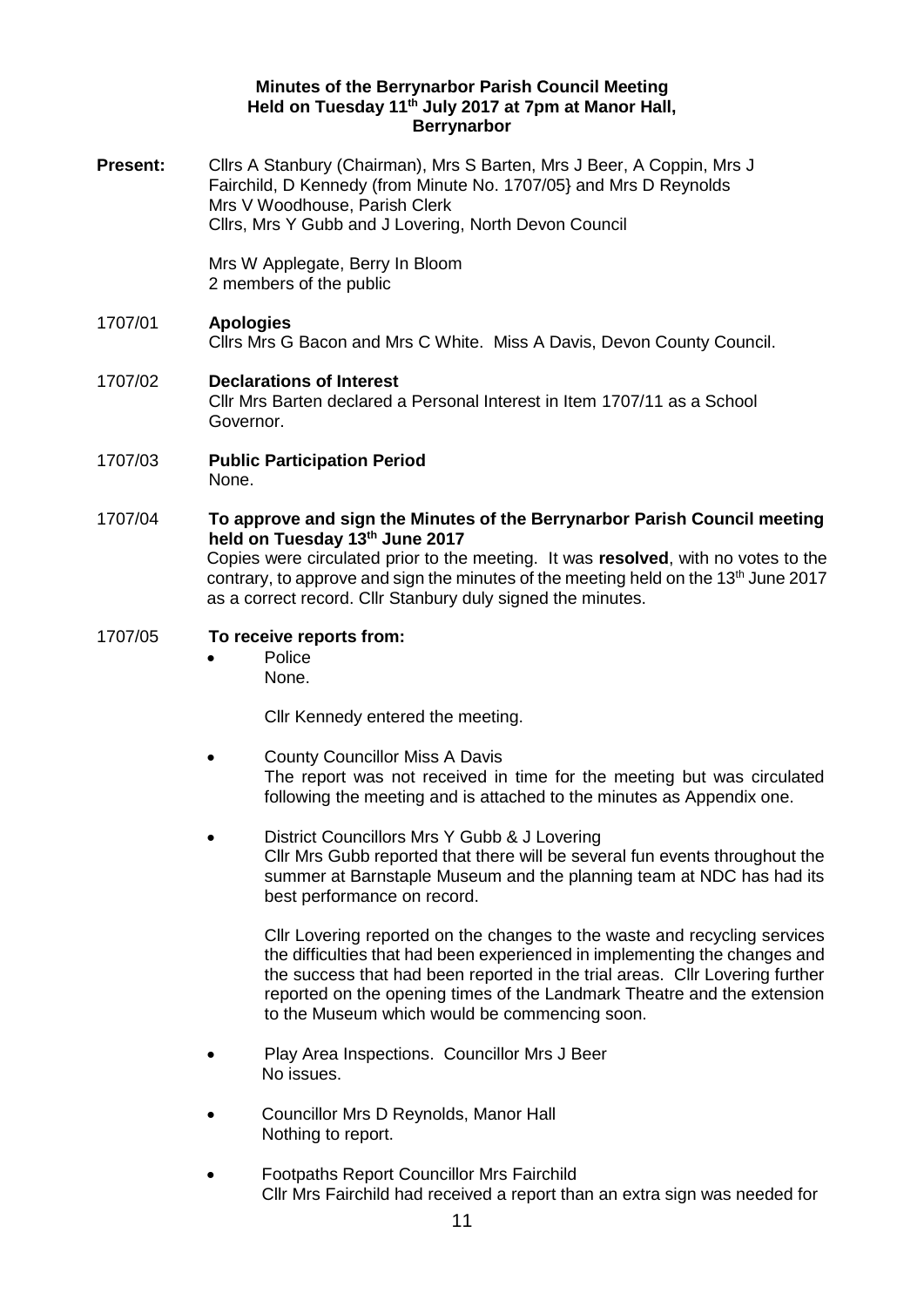one of the footpaths, some visitors miss the sign and find themselves on the main road.

- Dog Exercise area Councillor Mrs White Nothing to report.
- Meetings/events attended by Councillors/Clerk None.

#### 1707/06 **Planning & Planning Correspondence**

Planning Applications: to consider Planning Applications received to date **63129** Extension & alterations to dwelling Location: Blurridge Farm, Ridge Hill, Combe Martin, Ilfracombe Applicant/Agent: K Bovill

It was **resolved**, with no votes to the contrary, to recommend APPROVAL.

Planning Decisions: The Planning Authority has given Approval for: **62421** Notification of works to trees in a Conservation Area in respect of selective coppicing and crown lifting of Periphery trees at Saltdean, Newberry Road, Combe Martin, Ilfracombe.

**63091** Confirmation of compliance with condition 2 (agricultural occupancy restriction) attached to planning permission NI 8351 at Kendra, Haggington Hill, Berrynarbor, Ilfracombe.

It was **resolved**, with no votes to the contrary, to note the above information.

1707/07 **Matters to Note** (correspondence is available from the Clerk unless otherwise stated)

- Completion of Monthly Defibrillator report
- DALC's July newsletter
- Parish Paths Partnership Newsletter Spring/Summer 2017
- Road Closure Notice at Road from Indicott Cross to Rose Cottages, Muddiford
- Return of Manor Hall Deeds from the Solicitors & completion of the transfer of title
- Clerks and Councils Direct July 2017

It was reported that Cllr Mrs White's daughter would be leaving the school at the end of July and would no longer be able to check the defibrillator every day. Cllr Mrs Beer reported that she would be able to check the defibrillator during school time but not in the holidays. It was agreed to look within the community for assistance in checking the defibrillator.

It was **resolved**, with no votes to the contrary, to note the above.

# 1707/08 **To approve payments and receipts to date**

The following payments were received: -

# **Payments 14th June 2017 – 11th July 2017**

| Clerk's July Salary                      |  |                                | £300 (Net) |
|------------------------------------------|--|--------------------------------|------------|
| Expenses: Mileage                        |  | 11/07/2017 39 miles $@$ 0.45 = | £17.55     |
| Total:                                   |  |                                | £317.55    |
| <b>HMRC PAYE</b>                         |  |                                | £75        |
| Buckets and Sparkle, May Toilet Cleaning |  |                                | £125       |
| Mrs Julia Fairchild, toilet supplies     |  |                                | £8.00      |
| Paul Candy, Village Signs                |  |                                | £1,500     |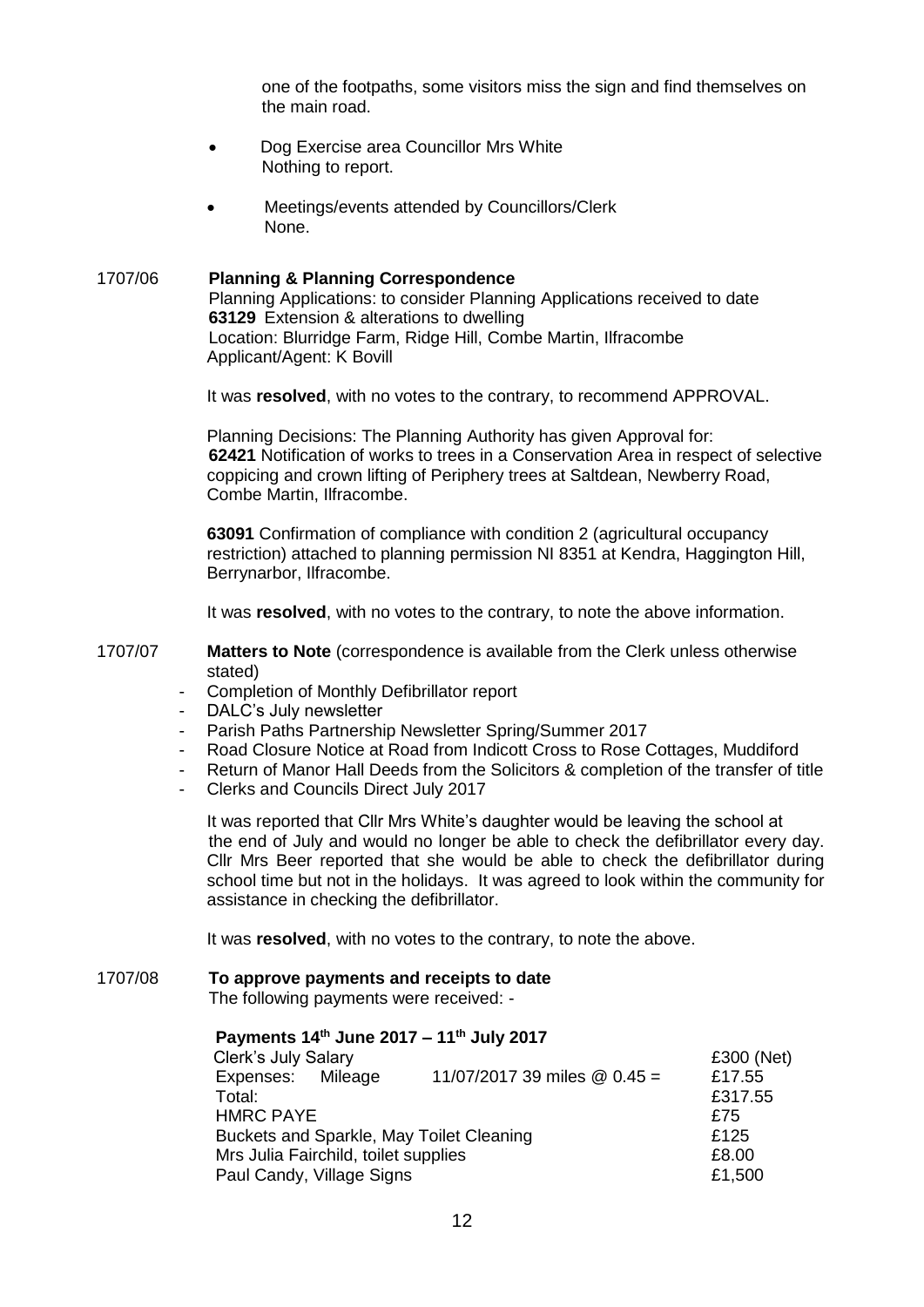| Opus Energy, Electricity                            | £46.22     |
|-----------------------------------------------------|------------|
| Fremington Parish Council, Photocopying and Postage | £9.27      |
| <b>British Gas, Electricity</b>                     | £9.83      |
| Manor Hall Committee, Ear Marked Reserve            | £8,419     |
| <b>Payments total:</b>                              | £10,509.87 |
| Receipts 14th June 2017 - 11th July 2017            |            |
| Interest                                            | £0.74      |
| <b>Receipts total:</b>                              | £0.74      |

It was **resolved**, with no votes to the contrary, to approve the above payments.

#### 1707/09 **To receive budget review**

The budget review and bank reconciliation were circulated prior to the meeting and it was **resolved**, with no votes to the contrary, to note the information.

#### 1707/10 **To discuss Festivities and the purchase of lighting for 2017 with a representative from Berry In Bloom**

Mrs Applegate explained that the tree is donated and Berry In Bloom provide the lights she explained that there is not any lighting in the centre of the village but did highlight the difficulty of finding a power supply for additional lighting. Members discussed options of lighting for the centre of the village and it was **resolved**, with no votes to the contrary, for Cllrs Mrs Barten and Coppin to investigate lighting and sources of power in conjunction with Berry In Bloom.

Cllr Mrs Barten declared a Personal Interest in the following item as a School Governor.

#### 1707/11 **To consider the future of the Basket Swing and whether or not it should be reinstated in the Recreation Field**

Members considered the future of the Basket Swing and whether or not it should be reinstated in the Recreation Field.

Cllr Mrs Barten proposed that the Basket Swing is not reinstated in the Recreation Field and that the Council considers pursuing a donation of the swing and frame to the primary school. The proposal was seconded by Cllr Mrs Reynold.

Cllr Coppin proposed an amendment that the Basket Swing is not reinstated in the Recreation Field and that the Council considers pursuing a donation of the swing but not the frame to the primary school. The proposal was seconded by Cllr Mrs Beer.

The amendment was put to the vote first and lost with four votes against and one abstention.

The original motion was put to the vote and it was **resolved**, with two votes against and one abstention, that the Basket Swing is not reinstated in the Recreation Field and that the Council consider pursuing a donation of the swing and frame to the primary school.

### 1707/12 **To receive Risk Assessments for 2017-2018**

Copies had been circulated prior to the meeting and it was **resolved**, with no votes to the contrary, to receive and note the information.

1707/13 **To consider Public Consultation on Proposals for improvement of the North Devon Link Road** (further information can be found at [www.devon.gov.uk/ndlr/\)](http://www.devon.gov.uk/ndlr/) Members discussed the consultation, members would like to see the Link Road